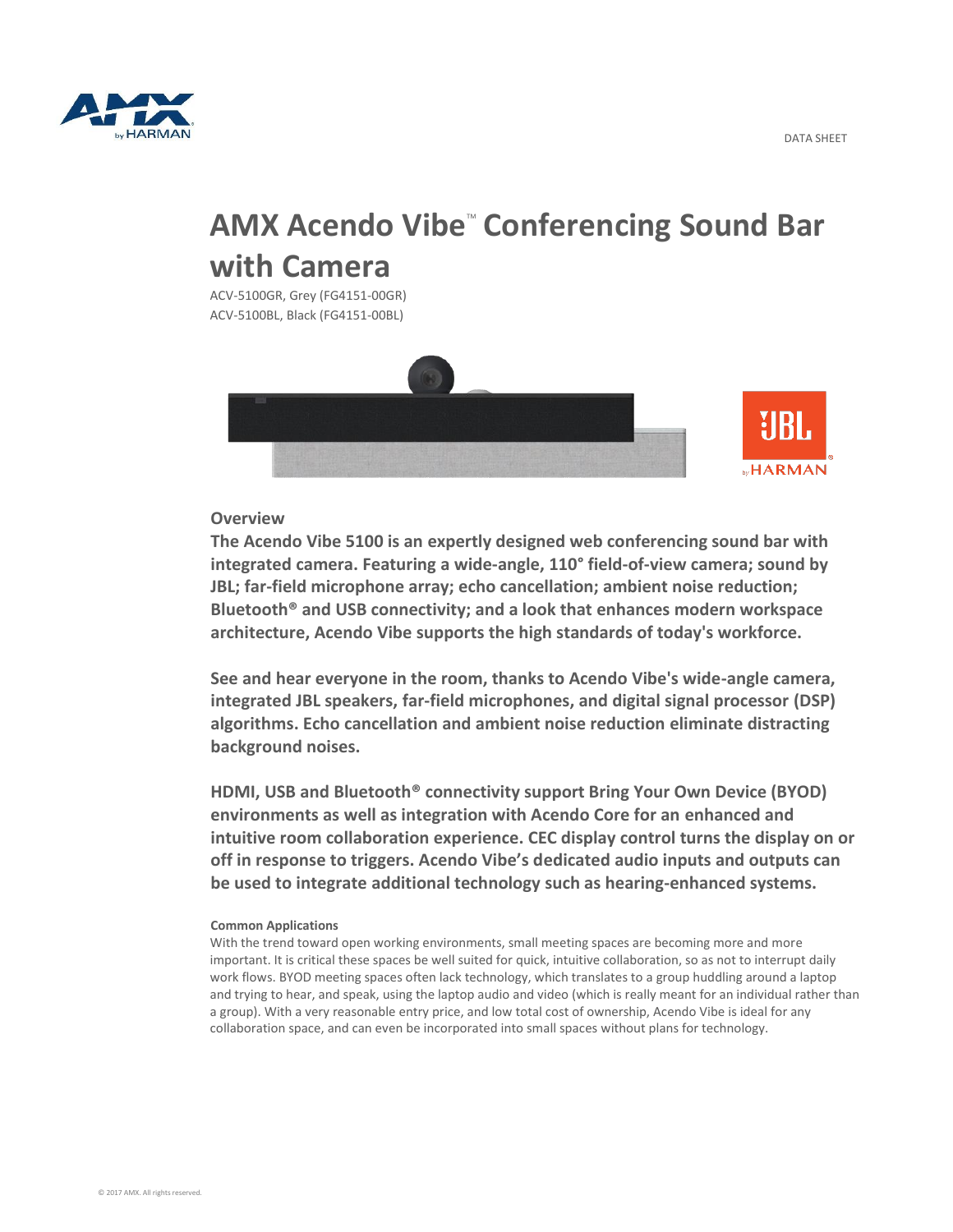#### **Features**

- **Sound by JBL –** Hear everything in the meeting with speakers, microphones, and DSP algorithms from JBL.
- **Wide-Angle Camera (110° FoV) –** The wide-angle camera means that everyone in the room can be seen, including those people sitting close to the display. This makes Acendo Vibe perfect for small rooms where the table is near the display.
- **Far-Field Microphone Array –** Ensure everyone is heard.
- **Echo Cancellation –** Delivers crisp audio eliminating the potential for echo.
- **Ambient Noise Reduction –** Eliminates distracting background sounds like HVAC.
- **Elegant Design –** Modern office environments are designed to attract and retain the most talented employees through the use of elegant interior design and the use of tactile materials, such as fabrics. Acendo Vibe is built using high-quality materials and is available in colors which complement interior design.
- **CEC Display Control –** Acendo Vibe will turn the display on and off in response to triggers, making it even easier for users to get started with their meeting. For example, by plugging a laptop into Acendo Vibe, the display will turn on and show the laptop content. Because this is all done with CEC, there are no additional cables or programming required.
- **USB and Bluetooth Connectivity –** Use Acendo Vibe in BYOD applications with a user's laptop or mobile phone, or use it with Acendo Core to create a complete, highly optimized meeting solution.
- **Remote Control –** Control volume, mute, source and call control—all from the table.
- **Integrated Mounting Bracket –** The integrated wall mount facilitates installation by a single person. This mount allows customers to connect and route all the cabling with Acendo Vibe on the wall and then simply rotate Acendo Vibe into position.

#### **Specifications**

| <b>GENERAL</b>          |                                                                                                                                                                                                                                                         |
|-------------------------|---------------------------------------------------------------------------------------------------------------------------------------------------------------------------------------------------------------------------------------------------------|
| <b>Dimensions</b>       | 5 % " x 23 % " x 4 1/8" (132 mm x 590 mm x 105 mm)<br>Depth without wall mount spacers: 3 15/16" (100 mm)                                                                                                                                               |
|                         | Height without camera: 3" (76 mm)                                                                                                                                                                                                                       |
| Weight                  | 6.45 lbs. (2.93 kg.)                                                                                                                                                                                                                                    |
| <b>Mounting Options</b> | Built-in wall mount with hinge that allows installers to<br>connect and manage cables when Acendo Vibe is<br>hanging on the wall.                                                                                                                       |
|                         | Installed rubber feet for placement on a credenza or<br>tabletop. Rubber feet can be removed for installation<br>on a wall; however, it is important to note that for<br>optimum sound quality, rubber feet must be present<br>when resting on a table. |

| <b>CAMERA</b>            |                                                                     |
|--------------------------|---------------------------------------------------------------------|
| Resolution               | Up to 1920x1080p 30 fps                                             |
| Camera Sensor            | 1/2.7" CMOS sensor                                                  |
| Field of View (Diagonal) | 110° wide-angle                                                     |
| Focus                    | 15 cm to infinity                                                   |
| Camera Rotation          | can be rotated horizontally $175^\circ$ ( $\pm 5^\circ$ ) in either |
|                          | direction                                                           |
| Camera Tilt              | down $5^{\circ}$ / up $15^{\circ}$                                  |
| <b>Encoding Format</b>   | H.264                                                               |
| Zoom                     | Fixed                                                               |

| <b>CONNECTORS</b>    |                       |
|----------------------|-----------------------|
| Analog Stereo Input  | 1/8" mini-stereo Jack |
| Analog Stereo Output | 1/8" mini-stereo Jack |
| Optical Stereo Input | <b>TOSLINK</b>        |
| Power                | IEC C8 inlet          |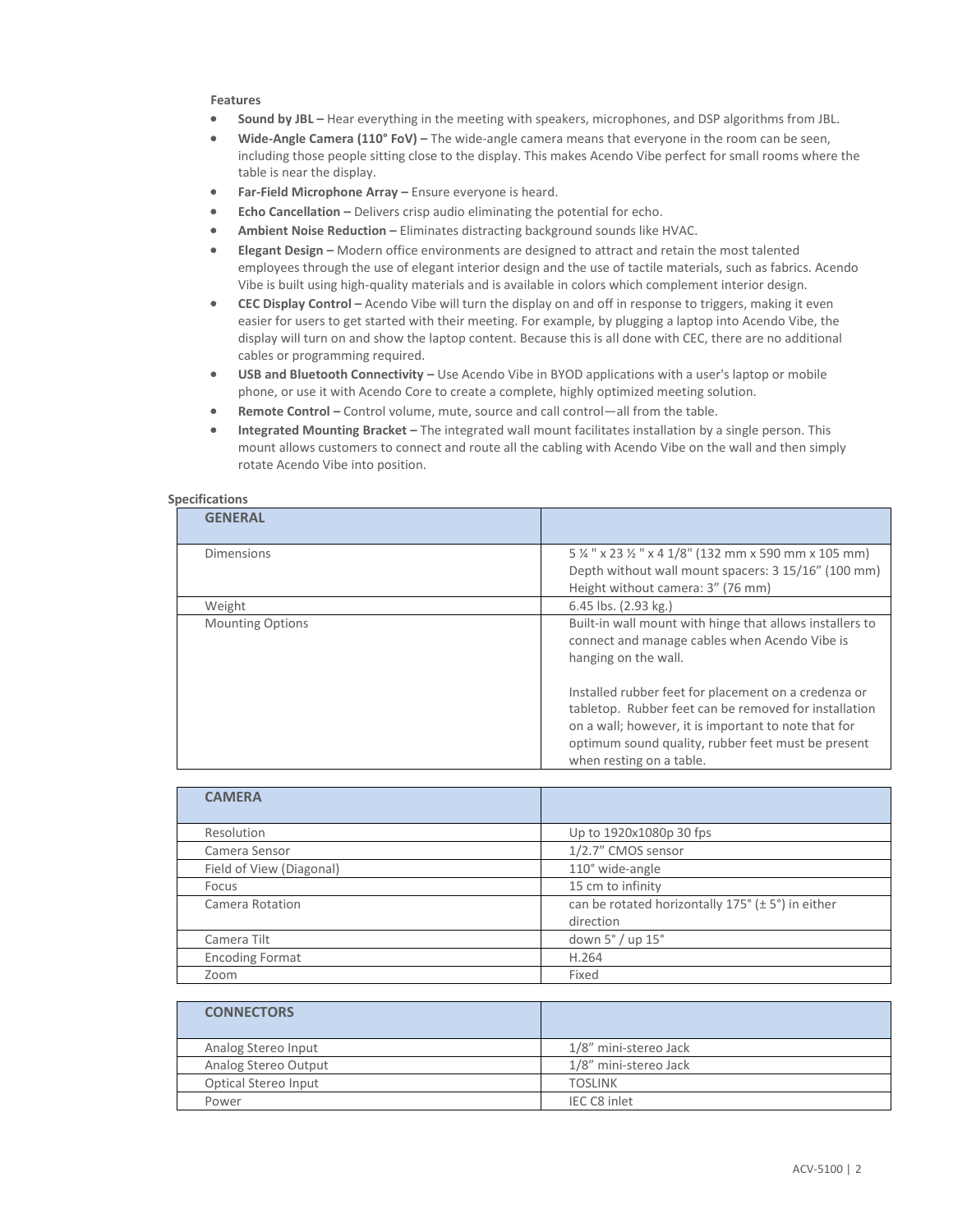| RS-232                        | 3-pin Phoenix connector (mating connector not<br>included) |
|-------------------------------|------------------------------------------------------------|
| <b>USB</b>                    | Type-B receptacle (USB 2.0)                                |
| <b>HDMI</b> Input             | Type-A receptacle                                          |
| <b>HDMI Output</b>            | Type-A receptacle                                          |
| <b>Occupancy Sensor Input</b> | 3-pin Phoenix connector (mating connector not<br>included) |

| USB            |                                                                                                                                                                                     |
|----------------|-------------------------------------------------------------------------------------------------------------------------------------------------------------------------------------|
| <b>USB 2.0</b> | Camera, microphones, and speakers connect to PCs<br>using standard Plug and Play (PnP) UAC/UVC drivers<br>USB connection used to configure Acendo Vibe using<br>PC/Mac application. |

| <b>HDMI</b>               |                                                                                           |
|---------------------------|-------------------------------------------------------------------------------------------|
| Supported                 | HDCP 1.4                                                                                  |
| <b>Resolution Support</b> | Up to 4K60<br>CEC display control on output                                               |
| Audio Support             | Support for uncompressed stereo PCM audio. No<br>support for Multichannel Surround Sound. |
| Display Control           | CEC for display control on HDMI output                                                    |

| <b>BLUETOOTH<sup>®</sup> 4.0</b> |                                                           |
|----------------------------------|-----------------------------------------------------------|
| <b>Supported Profiles</b>        | Hands-free profile<br>Advanced audio distribution profile |
| Radio Frequency (RF) Range       | 2400 MHz - 2483.5 MHz                                     |
| <b>RF Output Power</b>           | $< 10$ MW                                                 |

| <b>AUDIO</b> |                                           |
|--------------|-------------------------------------------|
| Supported    | Stereo 10W with channel amplifier         |
|              | Dual, far-field microphone array          |
|              | Built-in Acoustic Echo Cancellation (AEC) |

| <b>REMOTE CONTROL</b> |                                                     |
|-----------------------|-----------------------------------------------------|
| <b>Functions</b>      | Connects using Bluetooth <sup>®</sup> .             |
|                       | Functions:                                          |
|                       | • Bluetooth <sup>®</sup> pairing for mobile devices |
|                       | • Disconnect (hang up)                              |
|                       | · Microphone mute                                   |
|                       | • Source select                                     |
|                       | • Volume up/down                                    |
|                       | • Volume mute                                       |

| <b>REGULATORY COMPLIANCE</b> |                                                                                                                    |
|------------------------------|--------------------------------------------------------------------------------------------------------------------|
| <b>Regulatory Compliance</b> | FCC 47 CFR part 15, subpart C / subpart B (emissions)<br>CE EN 55024<br>CE EN 60950-1<br>IEC 60950-1<br>EN 300 440 |